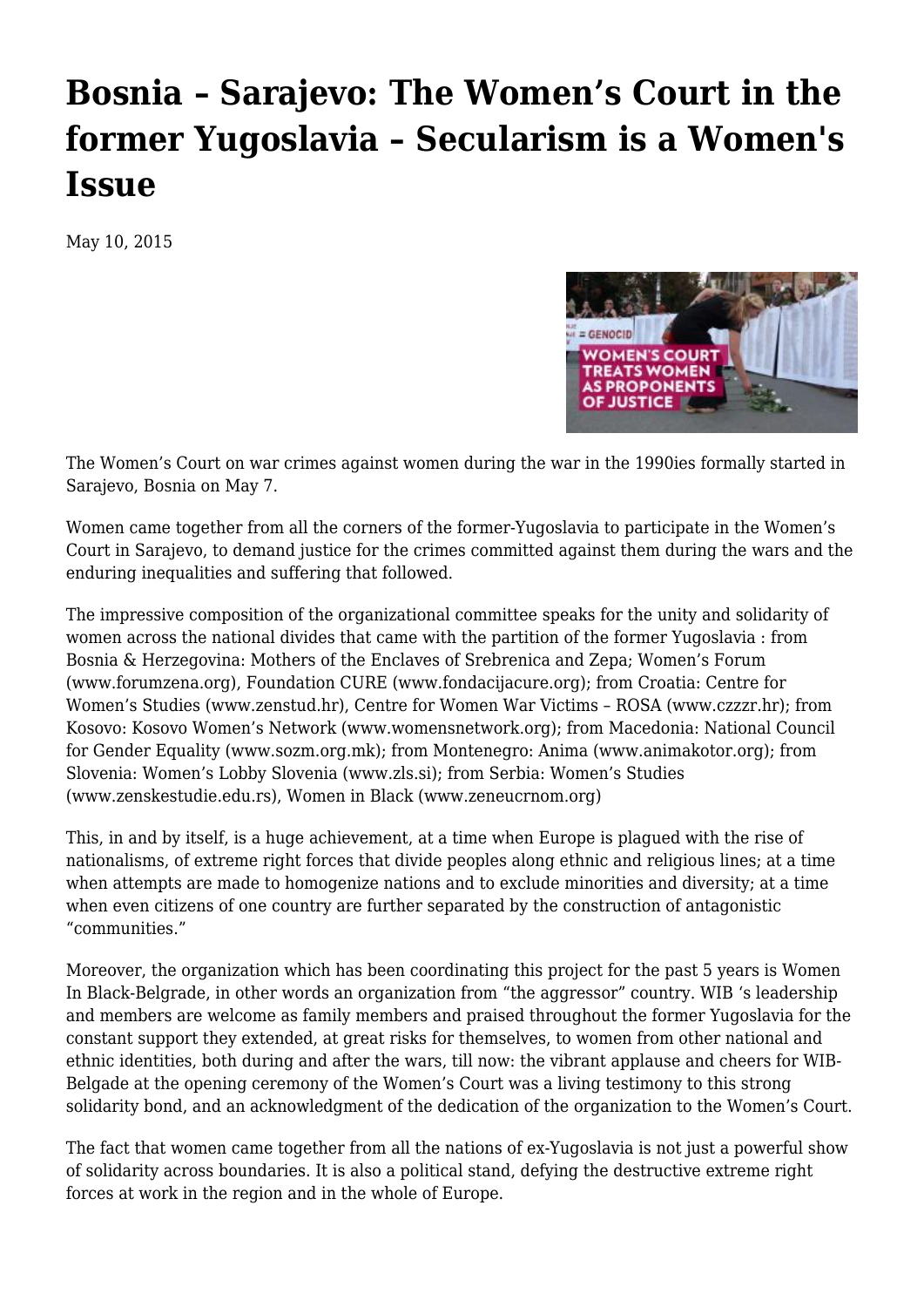The Women's Court in the former Yugoslavia is deeply different from any other women's Tribunal that existed so far: its preparation took five years, during which an impressive ground work has been done; it aims at giving back the ownership of the process to victims and survivors; nothing was spared to allow concerned women to define for themselves the format of this tribunal and the aims it should achieve. Hundreds of meetings were held in towns, cities and villages with groups of women victims, so that they would shape and appropriate the process. WIB-Belgrade 's monthly reports of activities, available in their web site, shows the pace at which these meetings took place. At no point was a pre-determined blueprint imported from previous exemples of women's tribunals applied—topto-bottom—on victims and survivors in ex-Yugoslavia. This is quite a unique model of an extremely respectful and deeply empowering process for victims and survivors.

In the past two years only, the organizing committee organized/produced 11 regional seminars, 10 trainings for the public presentations, 102 public presentations, in 83 towns in the region, 25 documentaries about this topic, 15 meetings (working consultative meetings of OC members, the meeting of the members of The International Consultative Board), five regional feminist discussion circles, to deepen their knowledge about the topic, 10 publications (brochures, readers, peace agendas), and numerous leaflets in all the languages of the region (Albanian, BCMS, Macedonian, and Slovenian) .

The Women's Court will deal with the violence committed during the 1990s, as well as with the violence committed after the wars, as the preparatory work showed that there is a continuity of the injustice and the violence, which connects the war and the post war period. It will cover ethnically based violence—by the state and in the society—militaristic violence in the war against civilians (as opposed to the classic concept of "civil war" in which citizens are taking side, the concept of "war against civilians" was coined by Algerians citizens during the 1990 armed conflict in which they were caught between violence by Muslim fundamentalist armed groups and state repression, and targeted by both sides, in order to create terror; this concept is now been used in the former Yugoslavia.). The Women's Court will specifically look into gender based violence: war crimes of rape including for nationalistic purposes, male violence against women, and political repression of women human rights defenders. It will also make the link with economic violence against women that followed the wars.

Dilemmas and challenges have emerged during the preparatory process of the Women's Court, mainly around issues of responsibility and accountability: nationalism with its ensuing transfer of responsibility to the «other» and the minimization of war crimes committed "in our name" is an obstacle to a just peace that women committed to fight for.

The subtitle of the Women's Court, "a feminist approach to justice," is key to understand that this Tribunal will not pronounce verdict and sentences: it will name the crimes and the perpetrators, it will denounce the links between the different forms of violence that women suffer till today in the former Yugoslavia, as a consequence of wars, it will demand justice and, relying on «the power of internationalist women's solidarity», commits to monitoring the responses from the concerned authorities.

To this effect, women have been invited from various countries in which similar crimes occured: we already noted the presence of women from Algeria and Argentina (the well-known Mothers of Plaza de Mayo), and women from India, Palestine, Congo are announced.

Formally opened on May 7 with a huge march across Sarajevo and with street performances, the Women's Court will proceed with the first hearings today May 8. It will certainly be a powerful event. The judgment and conclusions are expected on May 10.